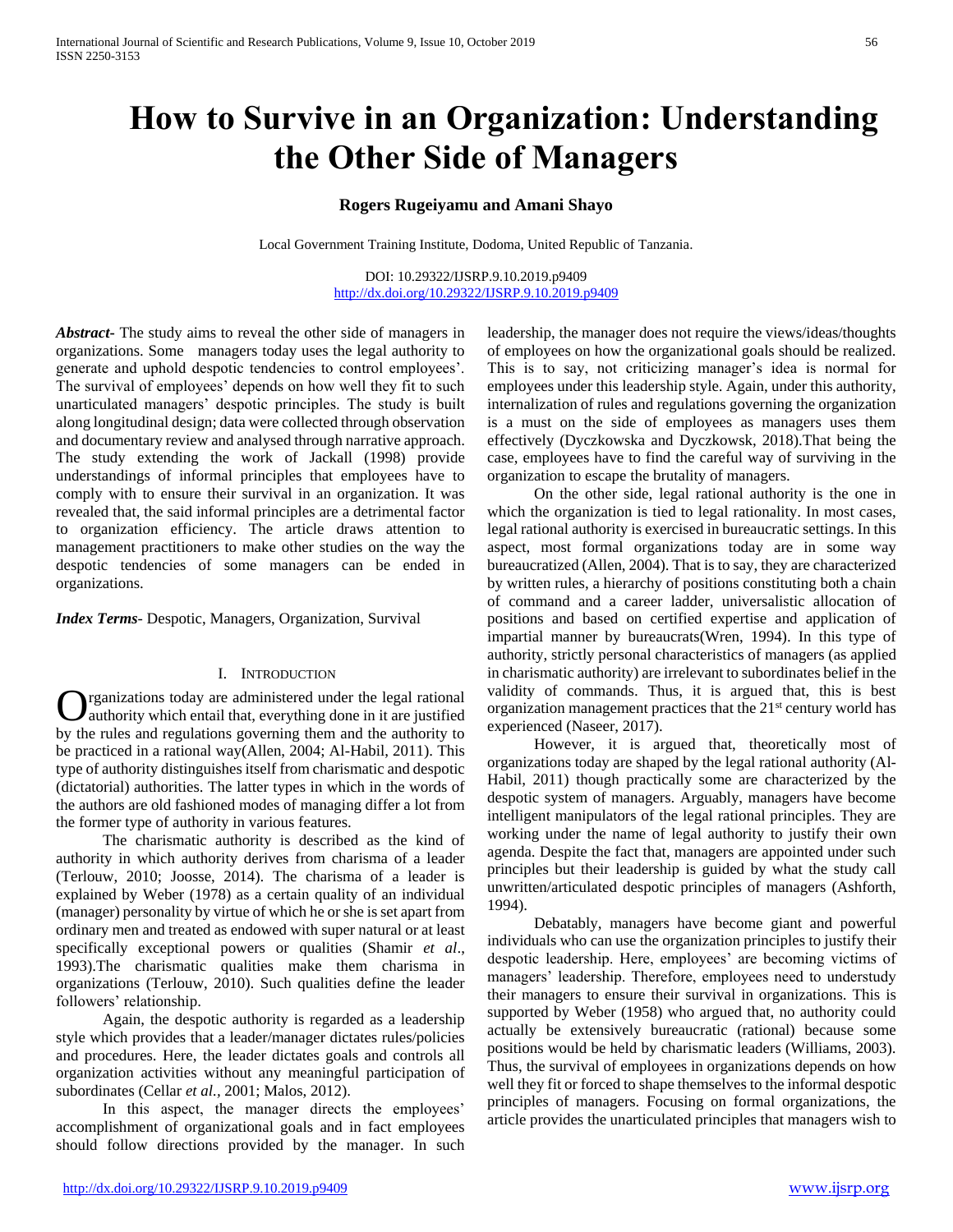be upheld by employees but first, it provides the understandings on the despotic nature of managers.

# II. REVIEW ON THE UNDERSTANDINGS OF THE DESPOTIC NATURE OF MANAGERS

 In formal organizations, managers are empowered by rules to give directions to subordinates (Haugaard, 2017).Such rules are designed to ensure that, democratic values are internalized in organizations and defines the manager subordinate relationship (Stillman, 2000).Arguably, such internalization has remained to only employees while managers are struggling to ensure their survival through the defined rules. The legal rational authorities practiced today provide the chance for managers to build their authoritarianism tendencies in the organization and therefore, making employees grovel to them even when they are in the position of truth or in favor of rules.

 For the sake of ensuring survival in positions or not being criticized by subordinates, managers fashion the organizational rules and become the principle carriers of such rules. Organizational rules are subjected to changes to cope with what managers would love to achieve. Such achievement is not necessarily that, it must aim to benefit the organization. On the other side employees are bound by organizational rules made by managers to ensure that employees bend on their arms. Despite the fact that, rules which shape managers-employees relationship might pass through democratic system, managers ensure that, three important aspects exists in such rules. One, their survival is protected, second, subordinates cannot criticize their authority and bag for mercy to survive and third, their interests are maintained and if possible improved.

 In this aspect, manager becomes the King/Queen or God like. This is due to the fact that, their words become law despite the presence of written rules. Managers' wishes are regarded as commands by employees. Employees find themselves in a position to listen to what managers are saying and putting efforts to understand them. The king like nature of managers makes employees submit fear to them. Doing what managers wishes and any criticism to the manager put employees at jeopardy because managers will find a way of punishing them. That being the case, by *de jure* organizations authority may be defined as legal rational but *de facto becomes* despotic. This is what defines the manageremployee relationships.

# III. MANAGER- SUBORDINATE RELATIONSHIP UNDER DESPOTIC TENDENCIES

 The relationship that exists between managers and subordinates under despotic tendencies is characterized by employees' fear. Employees are required to follow and implement what the manager wants. The wants of a manager is not necessarily that must be directed towards the achievement of organizational goals. Failure to follow the wishes, a manager may find the loop hole to deal with the opponents. In the process of punishing the opponents, the manager may impinge the important rights of employees. Such rights may be related to rewards, training or any other entitled rights.

 On the aspect of rewards to be paid to employees due to their participation in some projects, managers expect that, their names must appear in the list of those entitled to be paid even if they did not participate. If the manager's name does not appear in the payment list, there can be delays of payments or passing through serious and complex bureaucratic procedures which may take long time to accomplish the payments. Sometimes the payments may not be effected until the name of the manager appears in the payment list. At this juncture, employees' right to be paid can be delayed.

 On the aspect of training, the manager would love always to be above subordinates in everything including education level. In this aspect, the manager will always fight to ensure that, he/she get the training privileges prior to subordinates despite the fact that, the subordinate may have the right to receive training before the manager as per the organizational plan/policy on training. If managers realize that, subordinates are in favor of the made policies on training, they may force the change of such policies to justify their agenda by any means possible (Ashforth, 1994).

 Basing on the aspects provided above, managers do not expect any opposition from subordinates. If opposed, managers can make evaluation of the strengths and weaknesses of their opponents. After assessment, managers plan a coup and rehearse the appropriate reasons to legitimate them to punish opposing subordinates. That being the case, subordinates have to believe that, the boss is always right, even when is seen to be wrong. The boss is regarded as everything and controlling employees' life at work and this creates fear to employees.

 The fear created purposely to ensure that no one is opposing managers. For example in organizational meetings, an employee should not criticize the manager in front of fellow employees. This might be regarded by the manager as a serious offence. Managers hear what they want to hear. If you are the opponent of the manager you will never be given the chance to speak at the meeting. Sometimes if you will be given a chance, a manager may tell you to keep your arguments short and you might be obstructed by the manager's responses making your argument end up meaningless. If the manager fails to control you, the manager may locate your movements and call the meeting when you are absent. That being the case, in the manager's minds, posing arguments against their wishes is regarded as errs. Here, in one way or another they might find a way including the provided above mechanisms to deal with the opponents.

 Again, the fear created by managers in organization is made for the aim of ensuring that they get what they want. This is because some managers think that, the life of employees at the organization belongs to their hands. Despite the existence of statutory instruments to regulate the employment relationships, there is a secret and hidden mechanism of making sure that, managers get what they want. Employees should study the behavior and speeches of managers to realize what the manager want and comply.

 But sometimes employees may fail to realize the wishes of their managers. For the sake of gaining such understandings, employees try to become friends of a manager. The aim of such friendship is to get close to the manager for the aim of realizing such wishes. Those who are not the manager's friend, they must be friends of the friends of a manager for sake of gaining information of the wishes of a manager. However, the friendship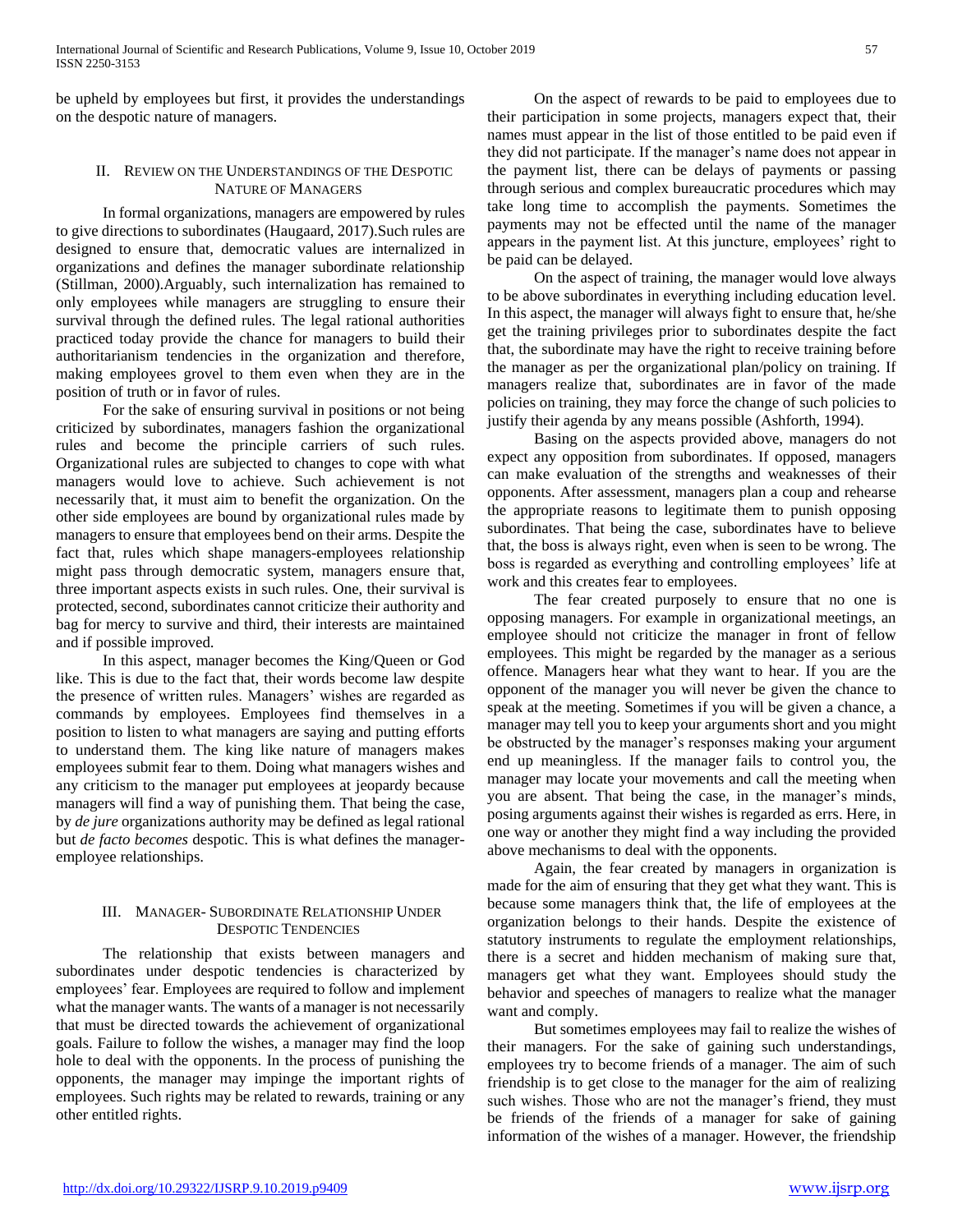created between a manager and an employee does not end the fear of employees towards their managers. Rather, managers' get a chance of improving their tendency and their friends becomes the agents of perpetuating such tendencies to other employees. Such informal communication channel reaches the entire organization and therefore, all employees become the victims of the friendships to the manager. The study provides that, the wishes of manager do not necessarily be directed towards the achievement of the organizational goals.

# IV. HOW MANAGER- SUBORDINATE RELATIONSHIP AFFECTS EFFICIENCY OF ORGANIZATIONS

 As what defines the manager-subordinates relationships is fear, the efficiency in organization becomes difficult to achieve. While managers are struggling to develop new mechanism of dealing with employees and ensuring that their dictatorial tendencies are maintained, employees on the other side are struggling to study their managers to comply with their tendencies. The fear creates inferiority complex among employees in a sense that, they cannot criticize or advice managers when they deviate from the proper conducts. At this juncture, efficiency in an organization becomes vulnerable to such tendencies.

 Sometimes, subordinates with innovative contributions towards organization efficiency can be seen as enemy by some despotic managers. Managers are afraid of their positions being taken by subordinates who are seen to be innovative. In that sense, even if the idea given by an employee might be contributing a lot towards efficiency of an organization, managers might find a way not to implement the idea for the aim of protecting their position from been taken away. This demoralizes those with innovative ideas in a sense that, they stop contributing anything to the efficiency of an organization. Managers become the main innovators and idea givers in organizations. It is not necessary that the ideas given by managers have high percent of improving efficiency of organization. What manager's care is that, no employee is better than them. Managers think that, they are the organization main genius who can foresee and innovate than subordinates. This authoritarian tendency of managers shapes the efficiency of organization.

 Leaving aside efficiency, the improvement in the organization becomes difficult as every move is done by managers of which sometimes their moves may not be essential to the growth of an organization. This might be the reason as to why it takes a long time for the organization to grow due to the relationship that exists between managers and subordinates. Sometimes, subordinates with contributing idea might be undermined by managers for the sake of maintaining their positions and advance their interests. Even those who remain in the organization stay quiet waiting for the managers to set agenda for improvements which may not come at all. Here, the organization never grows until the manager retires or is appointed for other position or leave the organization. However, it is possible also that, the new manager can inherit the tendency of the dropped manager and therefore, organization growth becoming again a problem.

### V. STUDY JUSTIFICATION

 This study argumentatively, provides the clear picture of the despotic nature of managers and how employees are forced to shape themselves to the informal despotic principles of managers. The article provides the unarticulated despotic principles that managers wishes employees to be shaped in. Such tendencies are not formal to an organization rather they exist in the mind of some of managers and being transferred to employees in an informal way. The article aims to keep employees updated of how they can survive some managers' despotic principles.

 It should be born in mind that, the discussed unarticulated principles are more of informal based on the authors' experience working in organizations and claims by people employed in organizations that the authors have come across with. The said principles are backed up by Jackall (1998). Again, it must be remembered that the article does not intend to attack any ones leadership rather to be used for academic understanding of the behaviors of managers. It is the wish of authors that, the article will contribute a lot to behavioral understanding of managers in management discipline.

#### VI. STUDY METHODS

 This entails a systematic and orderly approach taken towards the collection and analysis of data so that information can be obtained from those data (Jankowicz, 2000). In this study, the longitudinal design which involves repeated observation of the same variables over short or long period of time was applied (Thomson, 2007). Data were collected through documentary review and observation. Again, the narrative approach was used in the analysis of data as below.

#### *Data Collection Methods*

 This entails the methods of gathering and measuring information which enables one to answer relevant questions and evaluate outcomes. The study used observation and documentary review methods in the collection of data as below.

#### *Observation*

 The study applied participant observation which entails researchers immersing themselves in a social setting for an extended period of time, observing behaviour, listening to what is said in conversations both between others and with the fieldworker, and asking questions (Baryman, 2008). Through this method researchers were able to collect information based on the previous organization that they worked. Also, researchers were able to ask questions to other employees whom they previously came across with on the behaviours of managers in organizations.

#### *Documentary Review*

 This method deals with using documents and other sources to support the viewpoint or arguments (Scott, 2006). In this study, the method was used to review studies done on the despotic nature of managers. Again, it was used to review the work of Jackall (1998) *Moral Mazes: The World of Corporate Managers (pp. 109- 110)*. The study extended the work of Jackall (1998) by showing how those principles can affect employees' survival.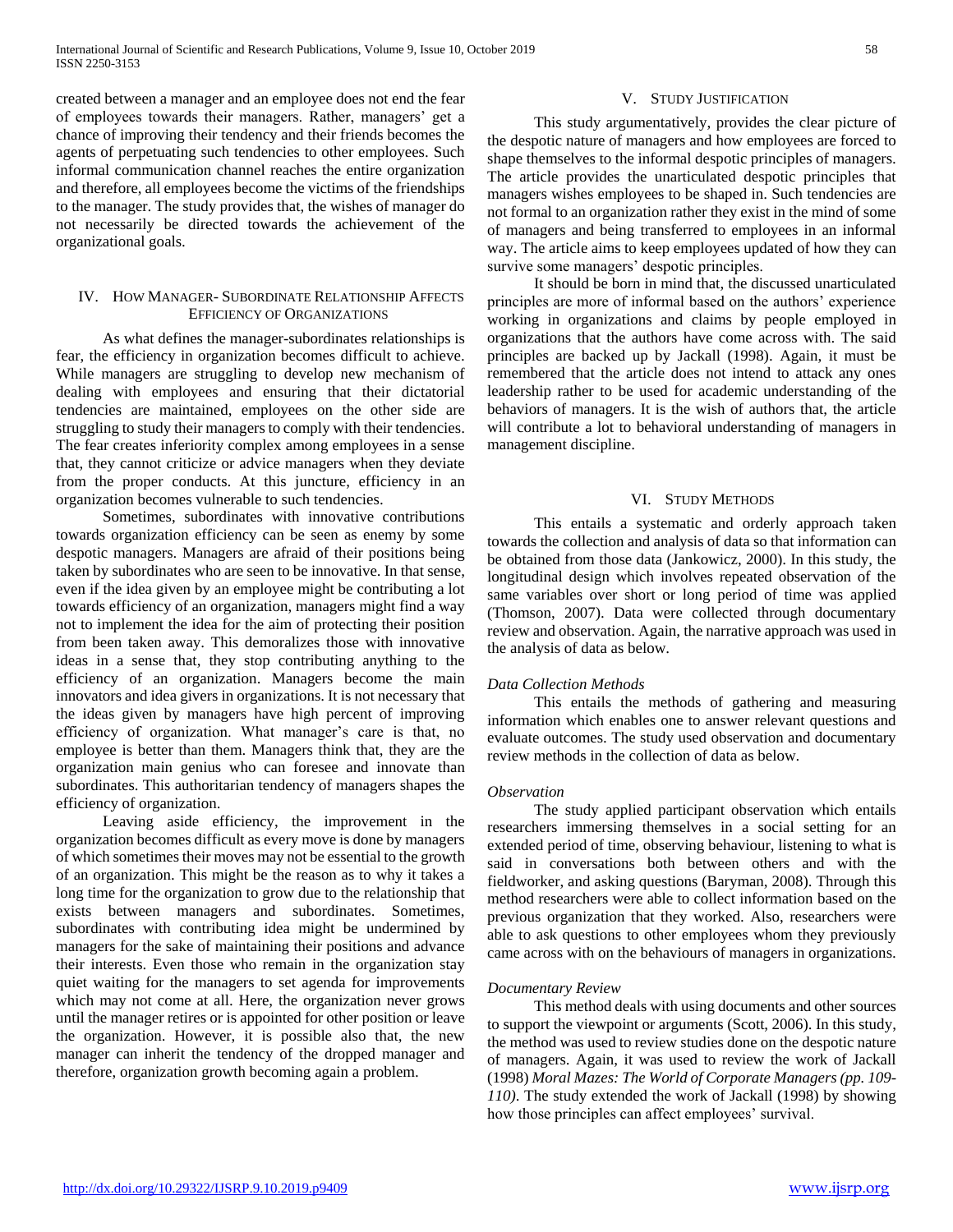## *Data analysis*

 The study used narrative approach in the data analysis. The approach entails a genre of analytic frames whereby researchers interpret stories that are told within the context of research and are shared in everyday life (Smith, 2000). In this aspect, the observed and told experiences about the study were presented in narrations.

# VII. RESULTS AND DISCUSSIONS ON THE WAY EMPLOYEES' CAN SURVIVE IN ORGANIZATIONS

 Surviving in an organization is not easy as people may think on the side of employees. This is due to the fact that, employees find themselves being forced to comply with the managers' unarticulated principles. Managers always fight to ensure that, they stay in their positions and interests are protected. For the sake of ensuring their agenda, they ensure that, employees understand and comply with what they want. This part provides unarticulated principles that managers' wishes be internalized by employees in order to ensure their survival in an organization. These informal principles are enforced by managers through sanctions that can be posed to employees when they fail to comply. They explain what managers wish employees to act and react to their directions and wishes. Employees find themselves in the world of managers' informal principles which may put organization efficiency at jeopardy.

#### *Tell the manager what he/she wants to hear*

 Some managers in the organization are agenda setters and expect employees to work in their world of agenda. Employees are expected to read, study, investigate and understand what are managers' wants and therefore telling them what they want to hear. Managers do not wish to be opposed in their thoughts by subordinates as they regard themselves as extraordinarily and employees should implement what they are directed without objection. That being the case, employees should be precautious when talking to a manager and choose words that praise the manager. When an employee tells against what the manager wish to hear he/she may face punishment that can be technically prepared by the manager without the employees' realization. An employee can be aware of the manager's wants through speech, behavior and their stand in a certain agenda. Therefore, employees should seriously study the speech which expresses the managers' behavior and wishes and act accordingly. This will ensure employees' survival in peace and enjoying privileges entitled to them in an organization.

 Those who fail to understand the direction of the manager and therefore thinking against the manager can be punished by any means possible and their survival in an organization can be at stake. The punishment that can be posed against those who are against the wants of the manager include not getting new opportunities happening in an organization such as new projects, training and trips.

# *If the manager wants something dropped you drop it*

 Managers are not impressed by issues raised by some employees who they see in their own understanding shakes their existence. They will try to make sure that, the raised agendum is dropped. Manager becomes careful on the aspect that, if the agenda is against their will or shakes their existence they will ensure that it is dropped.

 Managers can put efforts to ensure the agenda is dropped. Efforts may include word of mouth towards those raising it, words like *"I am not impressed by the agenda you are raising, drop it,"* or it can be by watching every step of those rising the agenda. When managers find the weakness of employees raising the agenda, they may punish them through such weaknesses. That might be a reminder of self-assessment to employees rising the unwanted agenda by the manager and therefore to drop it. In this aspect, if employees who are raising the agenda are punished yet they have not dropped it, the manager may use their friends "*the managers friends"* to deliver a message to them that, they are punished because they have not understood what the manager wants, "*you are punished because you are not dancing the boss song*." It means they should drop their agenda and "*shut their mouth*" otherwise the punishment will carry on. The manager's friends can be used whether knowingly or unknowingly. Knowingly they may be told by the manager to deliver a message or unknowingly they might use friendship affections to deliver a message.

 Sometimes employees raising and addressing the unwanted agenda can be punished by not being involved in opportunities happening at the organization. In this aspect, the manager may grant new opportunities to royal employees and not involve those few continuing with the unwanted agenda. The punishment can be understood by such employees when they start to ask themselves why they are not involved in new opportunities. Therefore, by being told or common sense they may realize that they are not given new opportunities because they are perpetuating the unwanted agenda.

 At this juncture, it is significant for employees to be aware of the agenda rising and assess them if they impress the manager or not. If the employee won't pay attention to the nature of the agenda they raise, they may end up in the despotic jurisdiction of the manager hence failing to survive happily in the organization.

### *Employees' should be sensitive to the managers' wishes*

 Every manager in an organization wishes see subordinates helping realize his/her wishes. The manager's desire may relate to realization of organization objectives, improving the performance of an organization and sometimes strengthening their leadership existence. The former two can be articulated in the organization development plans and therefore being understood and sensitive to any of the employee. However, the latter wish requires high employee's sensitivity to grasp and forecast. Managers can manipulate the good intentions of the former wishes to advance their hidden wishes.

 The direction of the manager towards realizing the organizational goals determine what the manager wishes. The manager can use that chance and ensure that all employees' efforts are counted to his/her favor. In this aspect, the manager can even present the employees new ideas invented towards the realization of organizational goals as he/she is in the board of directors meetings (Ashforth, 1994). Such presentation can be used to seek support from the organization's board of directors and therefore, advancing their existence. Here, employees are used by the manager to make sure that, they exist in their positions.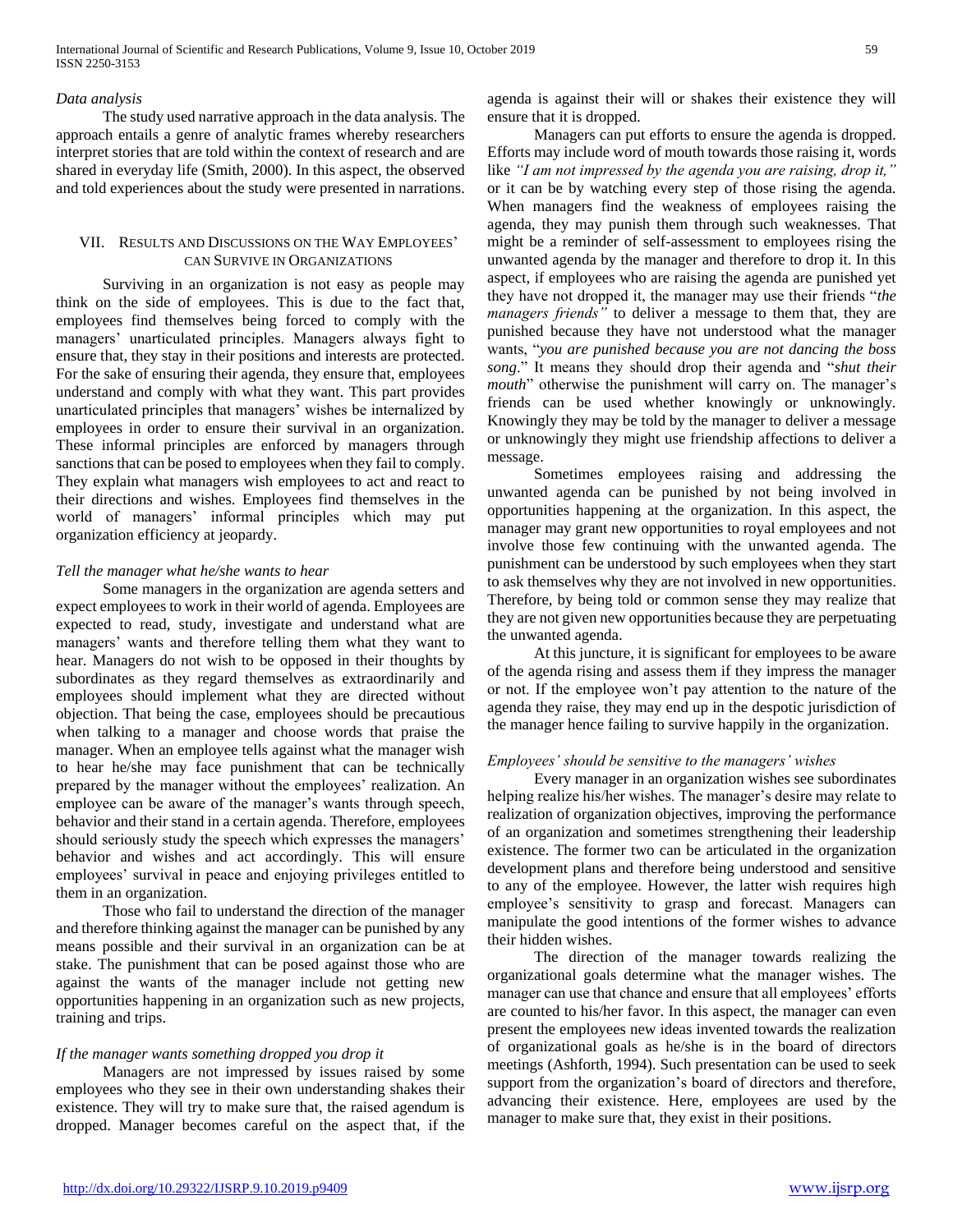In this aspect, employees should be sensitive to the doings and words of managers. For them to survive they should not contradict such wishes or to oppose them in a sense that, may show that, the manager is weak and it does not matter whether manger's wishes are directed towards the achievement of organizational goals or not.

# *Not to report issues that the manager does not want them to be reported*

 In this principle, it is better for the employee to remember the issue of covering up. Some of managers behaviorally wishes some issues to be reported and others not be reported. Managers feel praised and comfortable when employees report things that brings credit to them and feel an employee is disgusting when reporting issues that the manager does not want be reported.

 In this aspect, reporting involves an employee to reveal issues happening under the manager jurisdiction or control. It can be the repercussion of the manager decision or anything happening in the organization that is the result of manager's doings. Therefore, an employee should get informed that revealing issues that may put the picture of the manager as incompetent in front of public should not be reported. In this aspect, employees should make sure that, they are covered up and it is not known to others that, it is the manager who caused it. If revealed, there can be some punishment to an employee which indirectly deteriorates the employee-manager relationship which can be a problem to an employee or direct or close supervision by the manager.

# *Focus should be on doing what the job requires and remember to close up the mouth*

 The despotic behaviors of a manager can be seen when the employee becomes talkative especially of the manager's weaknesses. Managers are not impressed by an employee who always talks of the weakness of the manager or the organization at all. Speaking about it is seen as err. Even if what an employee talk may contribute to the realization of organizational goals or improve the organization's practice, if it does not impress the manager an employee is seen as an enemy.

 The employee talking can happen in an organization meeting in most cases. Revealing the manager's weakness in the meeting is a serious errs. In this aspect, the manager wishes that, an employee to keep working on assigned tasks and keeping the mouth shut. If the weakness in running the organization occurs, managers think that, they are the ones with keen eyes to see and correct and not to be corrected by an employee.

#### VIII. CONCLUSION

 The other side of managers is seen to be a challenging factor to employees and organization's efficiency. As provided in this study, behaviorally, some managers use their positions to uphold the despotic tendencies which are the detrimental factor to organization's efficiency. The article calls attention to management scholars to make studies on the methods that can be used to eliminate the said tendencies so that employees' can perform their duties in organizations without fear.

#### **REFERENCES**

- [1] Al-Habil, W. (2011), Rationality and Irrationality of Max Weber's Bureaucracies. IJMBS Vol. 1, Issue 4, pp. 106.
- [2] Allen, K. (2004), *Max Weber: A Critical Introduction*, London: Pluto Press
- [3] Ashforth, B. (1994), Petty tyranny in organizations,*Human relations journal*, Vol. 47. No.7, pp. 756-763.
- [4] Bryman, A. (2008), *Social Research Methods, 4 th edition,*Oxford: Oxford University Press.
- [5] Cellar, D. F *et al*. (2001), Effects of leader style, leader sex, and subordinate personality on leader evaluations and future subordinate motivation, J. Bus. Psychol, 16pp.
- [6] Dyczkowska, J. and Dyczkowsk, T. (2018), Democratic or Autocratic Leadership Style? Participative Management and its Links to rewarding Strategies and Job Satisfaction in SMEs, *Athens journal of business and economics*, Vol. 4, No.2, pp. 193-215.
- [7] Haugaard, M. (2017), What is authority?, *Journal of classical sociology*, pp. 3-4.
- [8] Jackal, R. (1998), *Moral mazes: The world of corporate managers*, New York, Oxford University press.
- [9] Jankowicz, A. (2000), *Business research projects*, 3rd Edition, Thomson Learning, London.
- [10] Joosse, P. (2014), Becoming a God: Max Weber and the Social Construction of Charisma, *Journal of Classical Sociology,* Vol. 14(3), pp. 266–283.
- [11] Maloş, R. (2012), Leadership styles, Annals of EftimieMurgu University Resita, Fascicle II, Economic Studies, pp. 421-426.
- [12] Naseer, A. S. (2017), Max Weber's concept of Rational-Legal Authority and its importance for modern day mass democracy, BAIS 2017.
- [13] Scott, J. (2006), *Documentary research*, London, Sage Publications.
- [14] Shamir, *et al*. (1993), The motivational effects of charismatic leadership: A self-concept based theory, *Organizational Science*, Vol. 4, pp. 577-594.
- [15] Smith, C. P. (2000), *Content analysis and narrative analysis*. In: Reis HT, Judd CM, eds. Handbook of research methods in social personality psychology, New York, Cambridge University Press.
- [16] Stillman, R. J. (2000), *Public Administration: Concepts and Cases*, Boston: Houghton Mifflin Company.
- [17] Terlouw, K. (2010), Charisma and space. *Studies in Ethnicity and Nationalism*, Vol. 10, No. 3, pp335-346.
- [18] Thomson, R. (2007), The qualitative longitudinal case history: Practical, methodological and ethical reflections, *Social Policy and Society*, Vol. 6, pp. 571-582.
- [19] Weber, M. (1958), The three types of legitimate rule, Berkeley Publications in Society and Institutions, 4 (1): 1-11, Translated by Hans Gerth.
- [20] Weber, M. (1978), *Economy and Society: An Outline of Interpretive Sociology* (ed G Roth and C Wittich). Berkeley, CA: University of California Press.
- [21] Williams, D. (2003), Max Weber: Traditional, Legal-Rational, and Charismatic Authority, pp1-11.
- [22] Wren, D. A. (1994), *The Evolution of Management Thought*, New York: John Wiley & Sons, Inc.

#### AUTHORS

**First Author** – Rogers Rugeiyamu, Local Government Training Institute, Dodoma, United Republic of Tanzania.,

rogerruge@gmail.com

**Second Author** – Amani Shayo, Local Government Training Institute, Dodoma, United Republic of Tanzania.